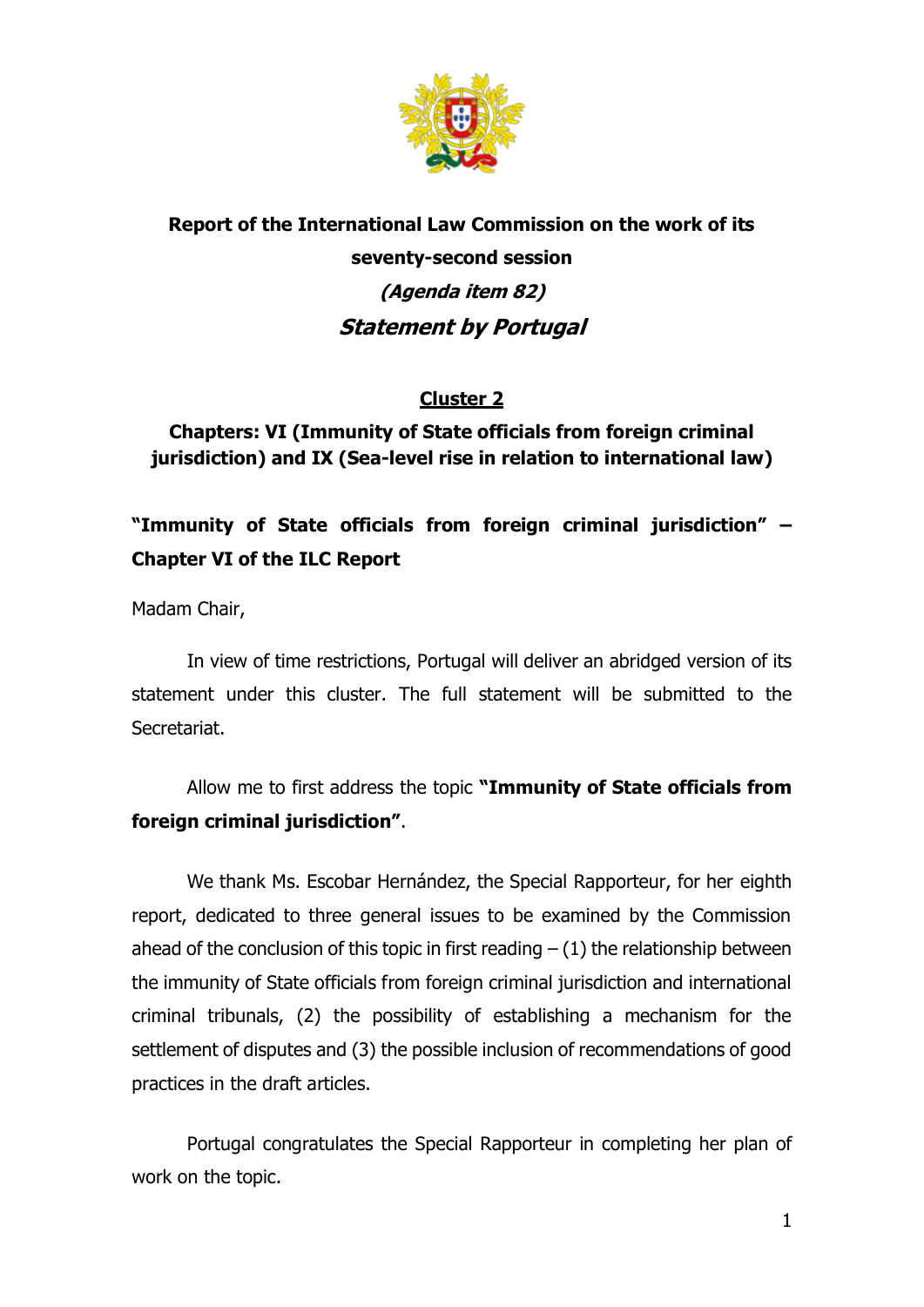

We also appreciate the fact that the Special Rapporteur organised several rounds of informal consultations, before and during this session of the Commission. Those consultations proved to be useful in mitigating the difficulties brought about by the COVID-19 pandemic and in enabling the Drafting Committee to progress in its work.

### Madam Chair,

International criminal tribunals are vital in the fight against impunity for the most serious crimes of international concern. Portugal has always been a staunch supporter of special international criminal tribunals and residual mechanisms thereof, and of the International Criminal Court.

As such, my delegation must agree with the Special Rapporteur, defending that it does not seem reasonable for the Commission to ignore the existence of international criminal tribunals when considering immunity from foreign jurisdiction, given the relationship of that issue to those tribunals.

The topic is indeed limited in scope to immunity from foreign jurisdiction. Still, the Commission must take into account the common achievements of the international community in the field of international criminal law and ensure that its current work on this topic does not alter nor compromise existing norms and principles of international criminal law.

Furthermore, the relationship between national and international courts must be considered in this topic, given that international criminal courts often rely on States for exercising their jurisdiction (due to principles on subsidiarity and complementarity and also due to State obligations on cooperation).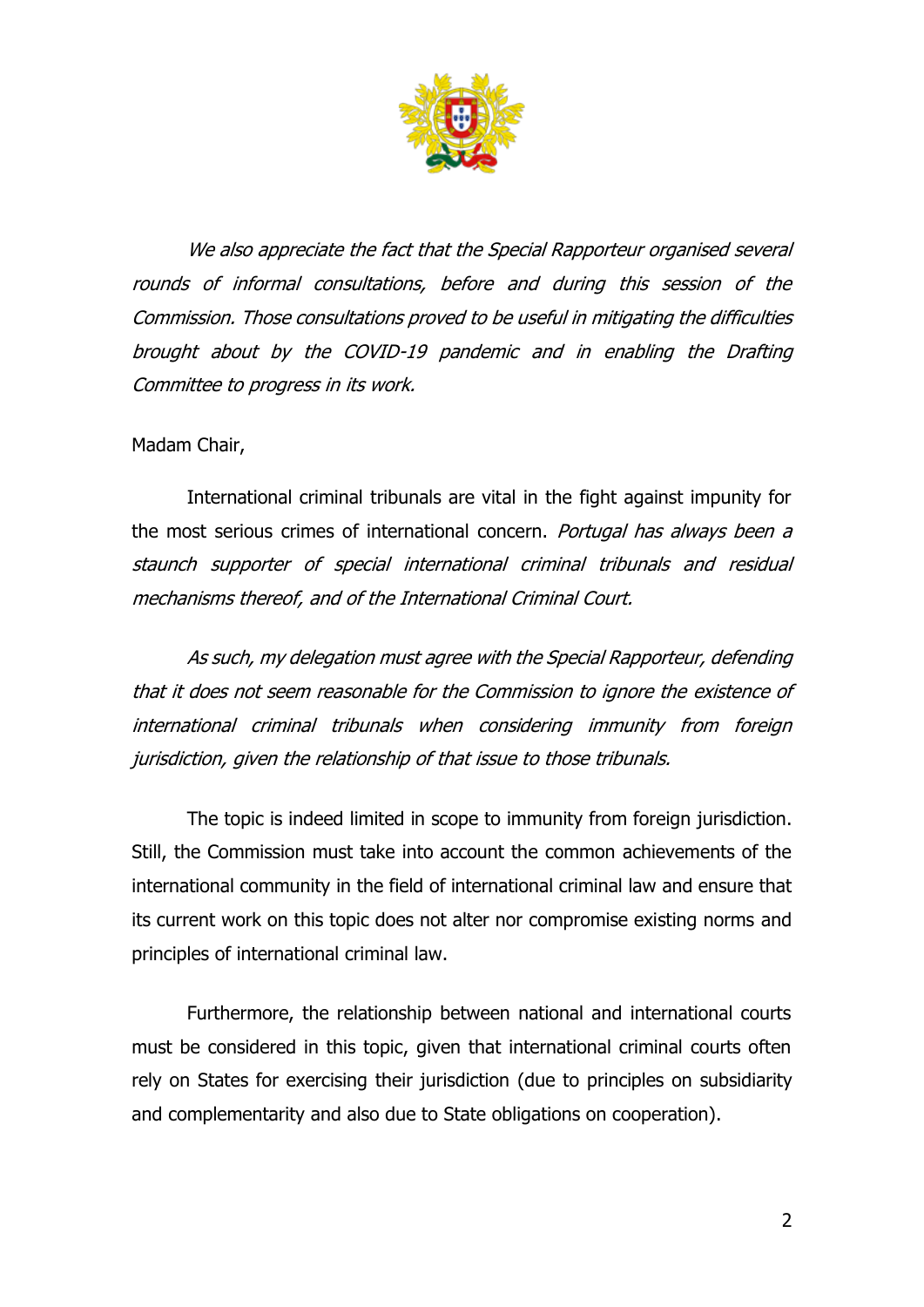

Portugal could support a provision on this issue in the draft articles. In stating that they are without prejudice to the rules governing the functioning of international criminal tribunals, Draft Article 18 seems to already reach three important goals: firstly, to highlight the independence of the regimes applicable to immunity before national criminal courts and from international criminal tribunals; secondly, to safeguard the application of the legal frameworks applicable to the functioning of the latter; thirdly, to present a text applicable to all States, whether or not they are Parties to the Rome Statute of the International Criminal Court.

My delegation looks forward to the outcome of the work of the Commission on such a provision, including regarding its placement.

Madam Chair,

My delegation would deem a dispute settlement clause useful, regardless of the nature of the final outcome of the work of the Commission in this topic.

Draft Article 17 as proposed by the Special Rapporteur is a good starting point for the discussion by establishing a system for the settlement of disputes divided into three consecutive phases: consultations, negotiations and recourse to arbitration or the International Court of Justice. However, Portugal reserves its position for the first reading.

Finally, regarding good practices, Portugal takes note of the views of the Special Rapporteur and of members of the Commission, as registered in the report, stating the reasoning behind the intention not to include a provision on this matter in the draft articles. In our view, the idea to include references to examples of good practices in the general commentary deserves further consideration.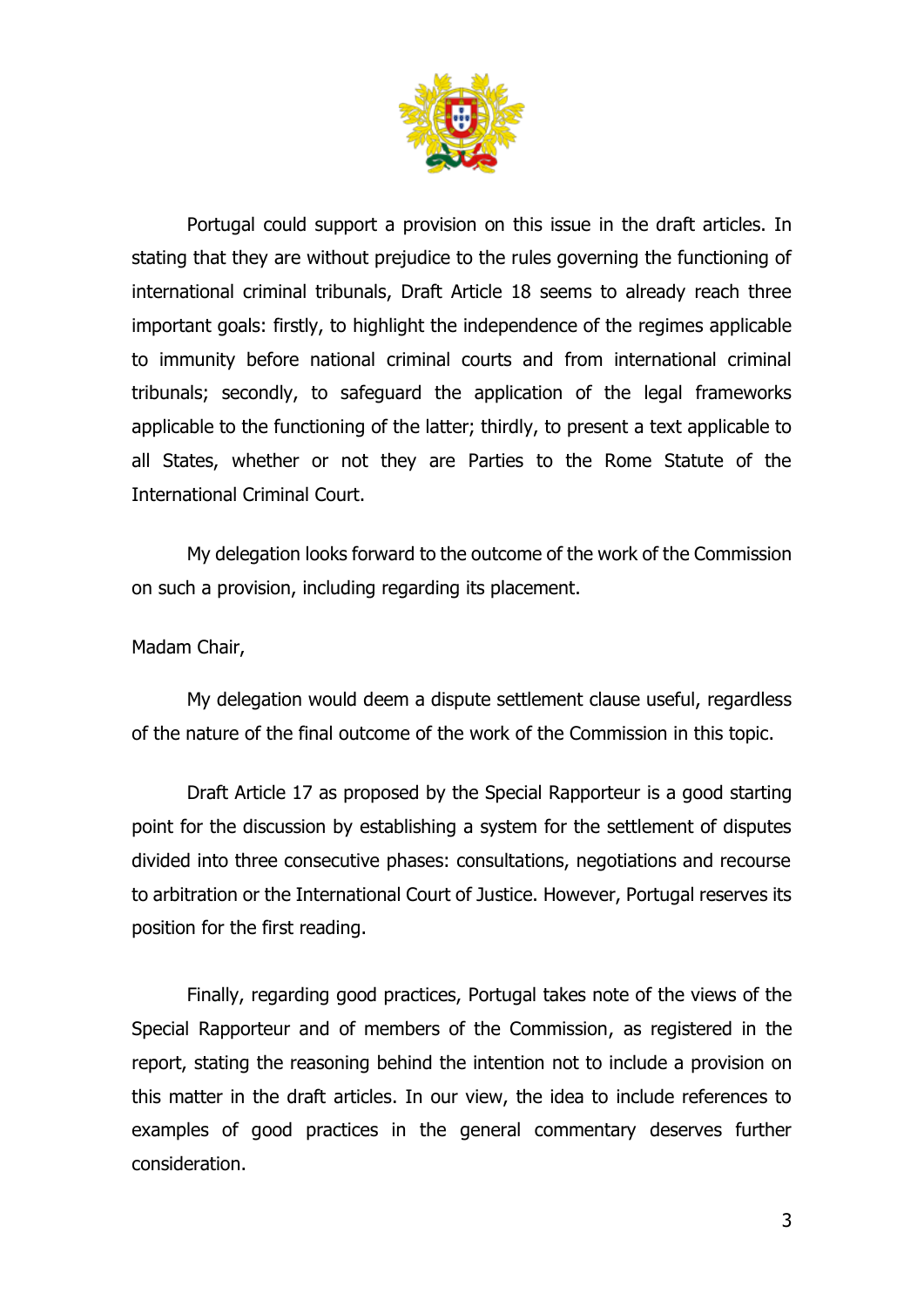

Madam Chair,

To conclude, Portugal looks forward to the conclusion of the conclusion of the work of the Commission on the draft articles, and to their adoption on first reading.

## **"Sea-level rise in relation to international law" – Chapter IX of the ILC Report**

Madam Chair,

I would now like to address the topic **"Sea-Level Rise in Relation to International Law"**.

My delegation thanks the Co-Chairs of the Study Group, Ms. Oral and Mr. Aurescu, for their First Issues Paper. The addendum to the First Issues Paper, which offers a selected bibliography on this matter, is also much appreciated. Portugal also thanks all other members of the Study Group for their active discussions during this session.

### Madam Chair,

Portugal welcomes the fact that the Commission concluded that the Study Group ought to consider the topic based on the premise that sea-level rise due to climate change is a fact already proven by science.

Sea-level rise is a complex issue that is already a major threat to low-lying island nations. Moreover, we must recall that around 10 per cent of the world's population lives in coastal areas that are less than 10 meters above sea level,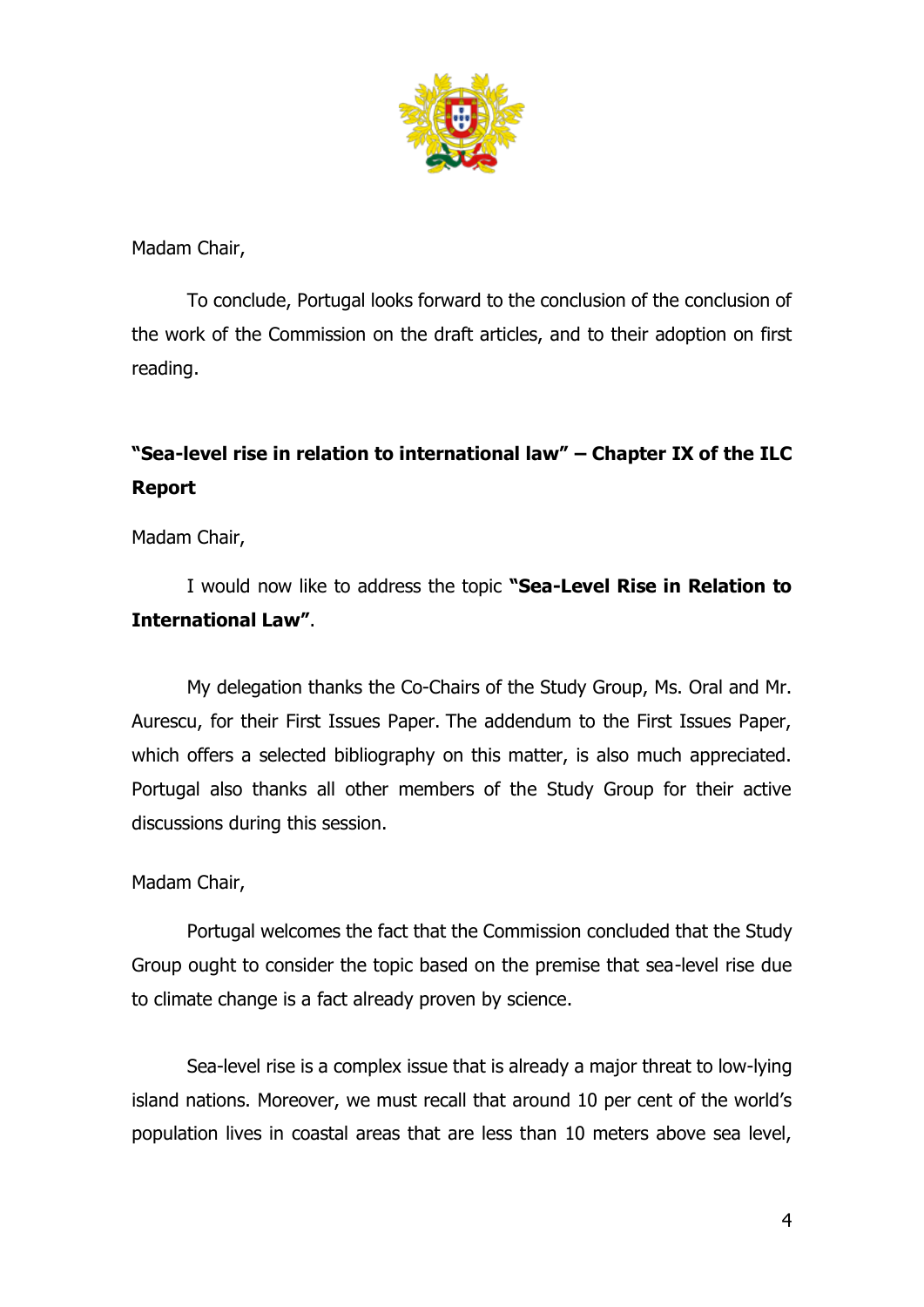

and that about 40% of the world's population lives within 100 kilometres of the coast.

With sea-level rise creating challenges expected to have a profound and widespread impact throughout the planet, the discussions on sea-level rise in relation to international law that are held at both the Commission and this Committee are very important and timely.

### Madam Chair,

The First Issues Paper provides an excellent contribution in considering the possible legal effects of sea-level rise on the status of certain maritime zones and entitlements under the Law of the Sea, namely with respect to the 1982 United Nations Conventions on the Law of the Sea (UNCLOS).

Portugal salutes the approach in this First Issues Paper of mapping past and current State practice on response measures to sea-level rise, while also commenting on other useful elements – such as treaty and customary international law, judicial decisions of international and national courts and tribunals, and the analyses of scholars.

### Madam Chair,

As stated in the concluding report of the UN75 Office, published in January 2021, the key findings of the UN75 survey and dialogues point out two main challenges, corresponding to two long-term priorities, that will intersect in subtopics of the future work of Study Group – climate change and human rights.

Firstly, the UN75 survey and dialogues showed that respondents in all regions identified climate change and environmental issues as the number one long-term global challenge, and "more environmental protection" ranked as the